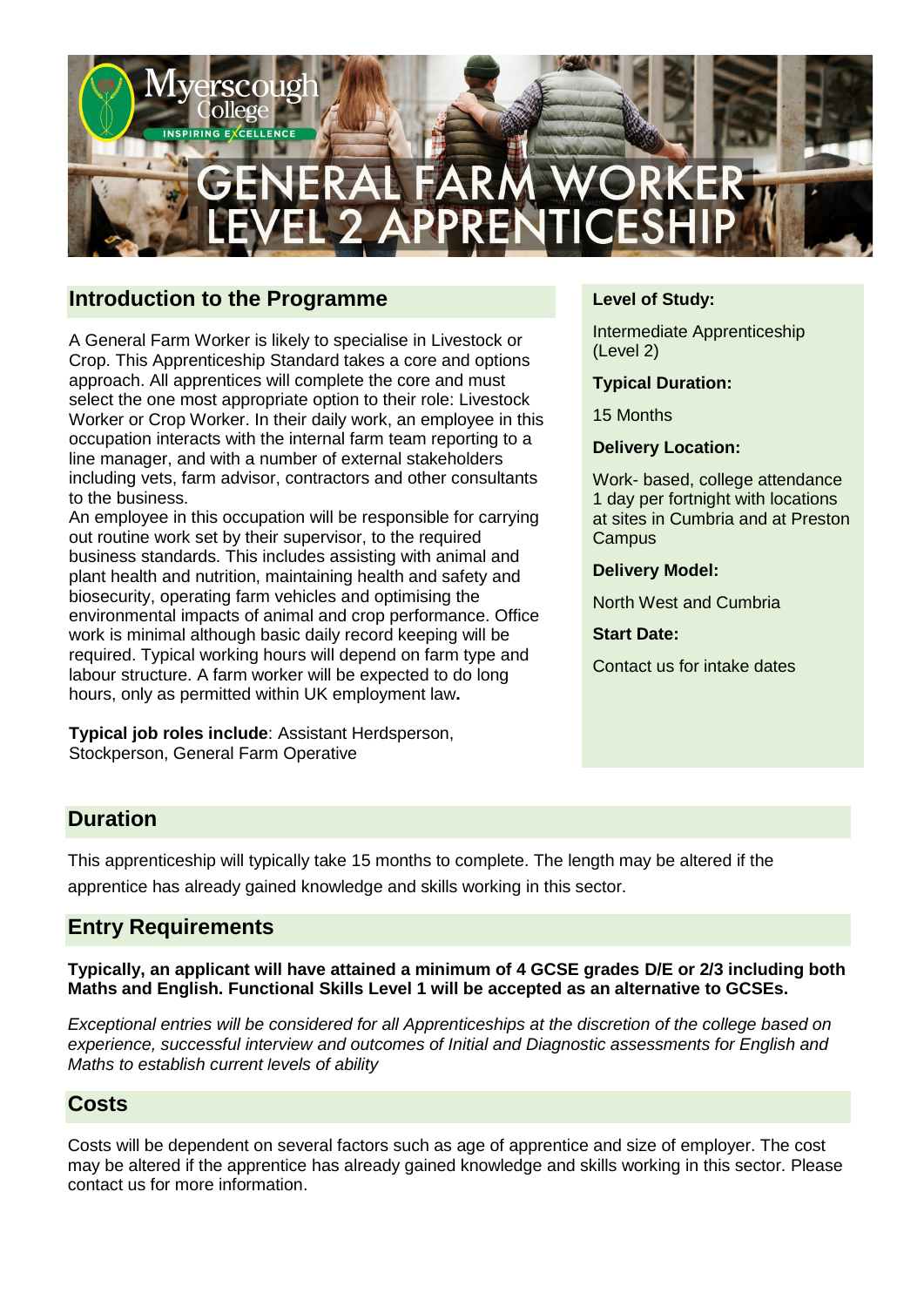## **Delivery Location**

Delivery is work-based using blended learning technologies on the employer's premises, supported by college attendance one day per fortnight. There is an expectation that 20% of the working week will be off the job training, which is a legal requirement.

# **Core Occupation Duties**

o Undertake "safe and effective" activities as instructed and actively record daily activity. For example, cleaning machinery, monitoring and recording livestock (livestock checks)

 $\circ$  Operate within strict bio-security practices. For example, implementing visitor policy

 $\circ$  Maintain a satisfactory environment for the animals such as ensuring clean bedding, water and shelter

o Restrain and handle animals in a safe and appropriate manner

 $\circ$  Operate agricultural vehicles relevant to the business safely, legally and in line with current legislation

 $\circ$  Recognise environmental risk and carry out operations to minimise environmental impact, such as avoiding pollution of soil, air and water courses. Check and maintain field boundaries

 $\circ$  Prepare and maintain crop/forage storage as instructed. Including monitoring pests and vermin in crop or bulk bins and temperature monitoring

o Monitor and maintain farm infrastructure, machinery and non-production areas as instructed. For example, checking oil in farm machinery, maintaining fences, general building maintenance

o Implement effective storage and disposal of waste in accordance with regulation; such as chemicals, sharps, organic and non-organic waste

o Carry out routine health and welfare checks on livestock and report on health and production performance when this is abnormal. This includes administration of routine treatments, under supervision and engaging with third parties such as vets

o Monitor and select grass for either grazing or forage production - recognising and reporting on the growth, health and maintenance of a chosen grassland sward.

o Feed Animals as per instruction and ensuring fresh water is always accessible

o Monitor animals prior to, during and post parturition, assisting with associated husbandry tasks

o Perform relevant stock breeding related tasks under instruction; selection of animals,

identification of signs of heat, assisting with service duties

## **Knowledge, Skills & Behaviors Gained Throughout**

## **Have a knowledge of:**

 $\circ$  How to prepare risk assessments including identifying risks and hazards on the farm, and where to get advice and guidance

o The importance of biosecurity and how it is managed

 $\circ$  How animal welfare requirements are met and signs of health and, or ill health in livestock (cattle: beef and dairy, pigs, sheep and goats). The zoonotic, non-zoonotic and notifiable diseases (for example, BSE) and their impact on human health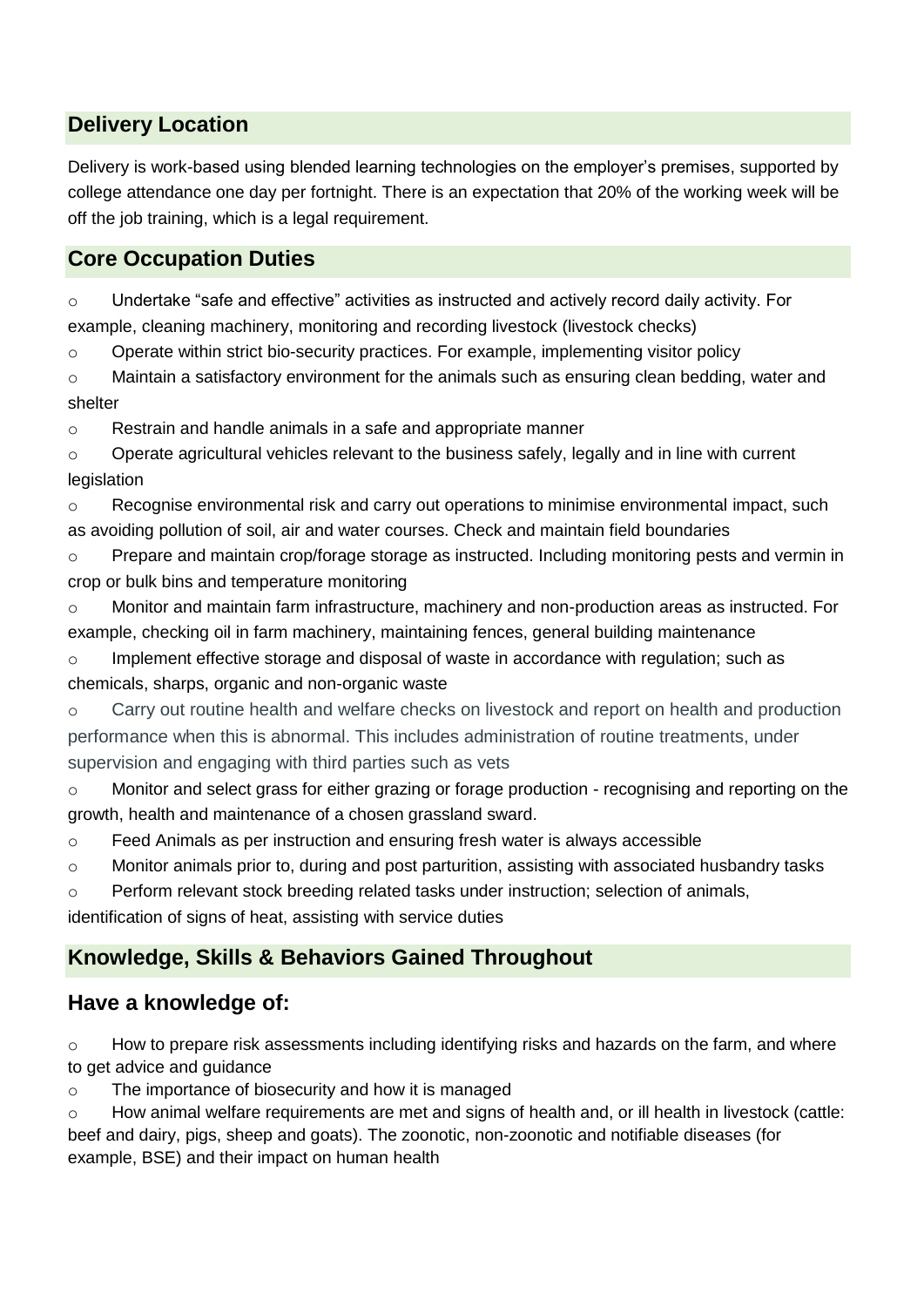$\circ$  The responsibilities relating to movement of livestock, under health and safety and animal welfare legislation, regulation and local policy. This should include suitable methods of restraint and handling for stock of different ages.

o How to prepare and operate agricultural vehicles and attachments in accordance with relevant legislation. For example, tractor, quad bike, All Terrain Vehicle (ATV), Forklift

 $\circ$  Concepts of good environmental, social and economic practice, including regulations, subsidies and basic understanding of how to contribute to government-led sustainability and zero carbon targets

o The significance of producing crops to specifications and how this can be achieved.

o The most commonly used technology or automation options. For example, Robotic milking, EID tagging, GPS tracking and why maintenance is needed.

o The importance of reducing waste, waste legislation and how this can be implemented in the workplace.

o How to identify the quantity and quality of grass for grazing and crops for forage production, for livestock at different stages of production.

o Feed, nutritional and water requirements of livestock at different stages of production

o Basics of reproductive system of male and female livestock. Methods of service to aid conception (for example, artificial insemination, natural conception), pregnancy, parturition and problems that could occur during the reproductive cycle.

o The reasons for monitoring growth of crops including the impact of weather and, or ground conditions, pests, diseases, weeds

 $\circ$  The process of taking soil samples to identify different soil types and their impact on crops, seed rate and method of establishment

o Correct labelling of resources for transport, assessment of the most appropriate method of transport, safe and correct loading, securing, protection of the load during transportation within the parameters of the farm business

o The basic principles of sustainable agriculture and Integrated Crop Management (ICM)

o The manual and electronic records that need to be completed and the importance of doing them

 $\circ$  The principles and importance of maintaining farm buildings, field boundaries and fences (electrified and non-electrified). This includes the legal and safety ramifications if maintenance is ineffective.

o Different customer requirements for product quality.

o The five welfare needs of animals: a. its need for a suitable environment (cleanliness and manure management) b. its need for a suitable diet (and water) c. Its need to exhibit normal behaviour patterns d. any need to be housed with, or apart from, other animals in appropriate social groupings e. its need to be protected from fear, pain, suffering, injury and disease injury and disease including legal and appropriate, to livestock's species and age, euthanasia.

# **Have the ability to:**

 $\circ$  Identify hazards and risks in the workplace, prepare risk assessments and demonstrate high level of health and safety awareness at all times.

o Maintain the correct hygiene and bio-security procedures for the site, in accordance with relevant legal requirements

 $\circ$  Check that animal welfare needs related to their environment and housing are maintained, including manure management, ensuring the suitability of indoor and outdoor environment and bedding up of animals

o Assist with safe restraint, moving and handling of livestock.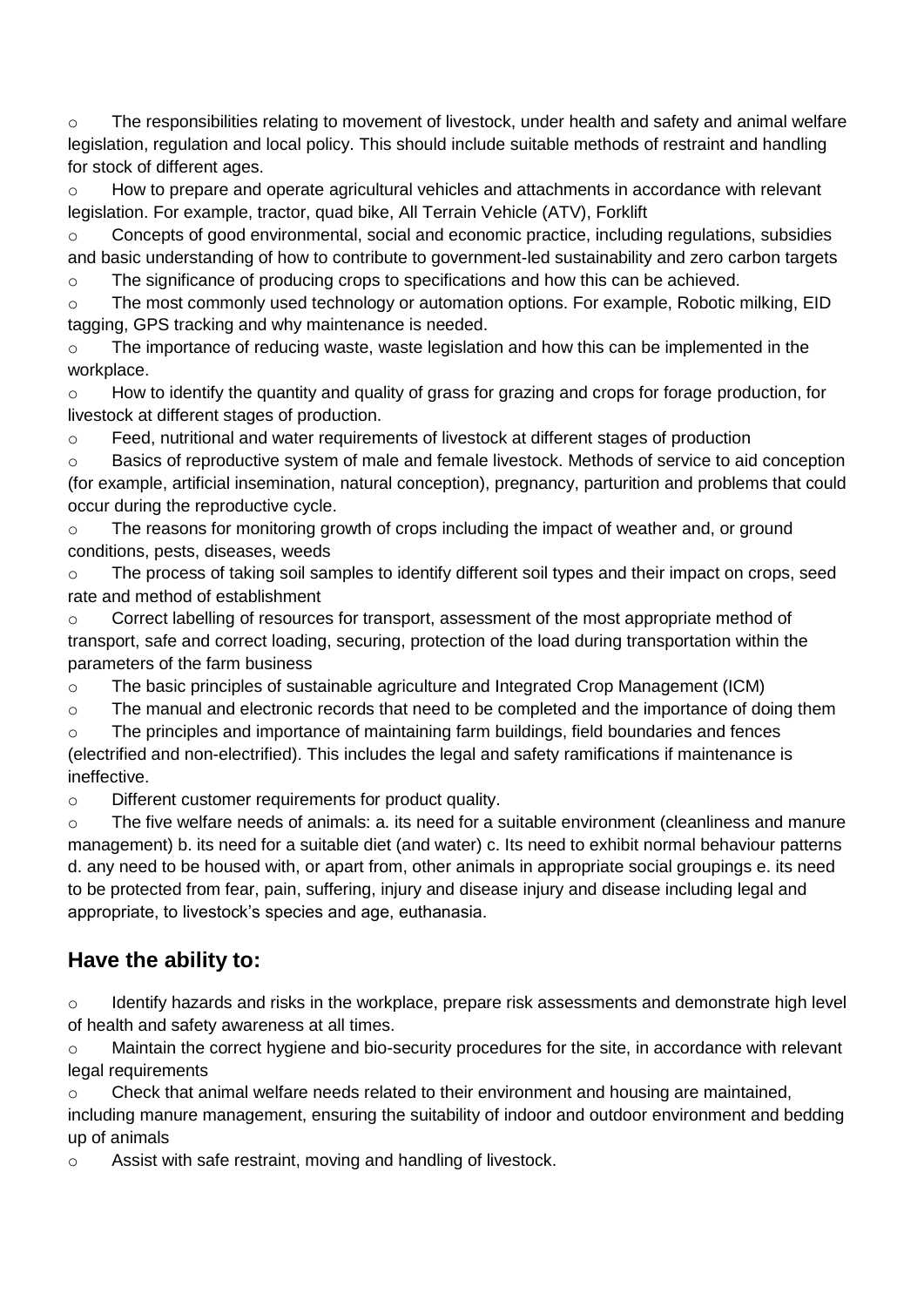$\circ$  Legally operate a farm vehicle and each attachment according to health and safety requirements. For example, tractors and ATVs along with other vehicles integral to the business.

 $\circ$  Demonstrate good environmental practice in the workplace, in accordance with environmental assessment plans and associated legal requirements

o Assist with post-harvest activities to meet crop and forage specifications, in a safe and environmentally acceptable way

o Carry out maintenance of farm infrastructure (including housing for livestock, boundaries and electric or non-electric fences), machinery and equipment, as instructed

o Monitor and maintain health & welfare of livestock and assist with treatments when appropriate.

o Monitor the quantity and quality of grass and forage crops and report findings to appropriate person.

 $\circ$  Provide feed and water to livestock as instructed and report any issues to appropriate person

o Assist with caring for livestock during the reproductive cycle, from service to weaning. For example, identify signs of heat.

o Assist with the preparation of the ground, including identification of soil condition through soil sampling and preparing crop for planting

o Load, unload and complete paperwork for transportation of resources manually and using loading equipment, according to instruction

o Monitor the growth and development of crops in line with customer specification, as instructed

o Complete manual and electronic records in accordance with legislation and the business processes.

 $\circ$  Produce products for sale from the business (for example, milking, shearing, lambing, harvesting)

# **Have the required behaviors including:**

o Acts responsibly to provide a high standard of welfare and biosecurity to livestock and crops under their care.

- o Have a team-based approach to work
- o Is customer focused
- o Proactively undertakes continuous professional development
- o Able to adapt to change in conditions, technologies, situations and working environments.
- o A clear and effective communicator
- o Able to give and receive information timely and accurately
- o Ability to use own initiative and know when to seek help
- o Work proactively with internal and external people to achieve positive outcomes

## **Qualifications**

The following qualifications would be required prior to end point assessment:

- o Level 3 Award in emergency first aid at work
- o Pesticides: Level 2 Principles of Safe Handling and Application of Pesticides Guidance OR Level
- 2 Award in the Safe Use of Pesticides